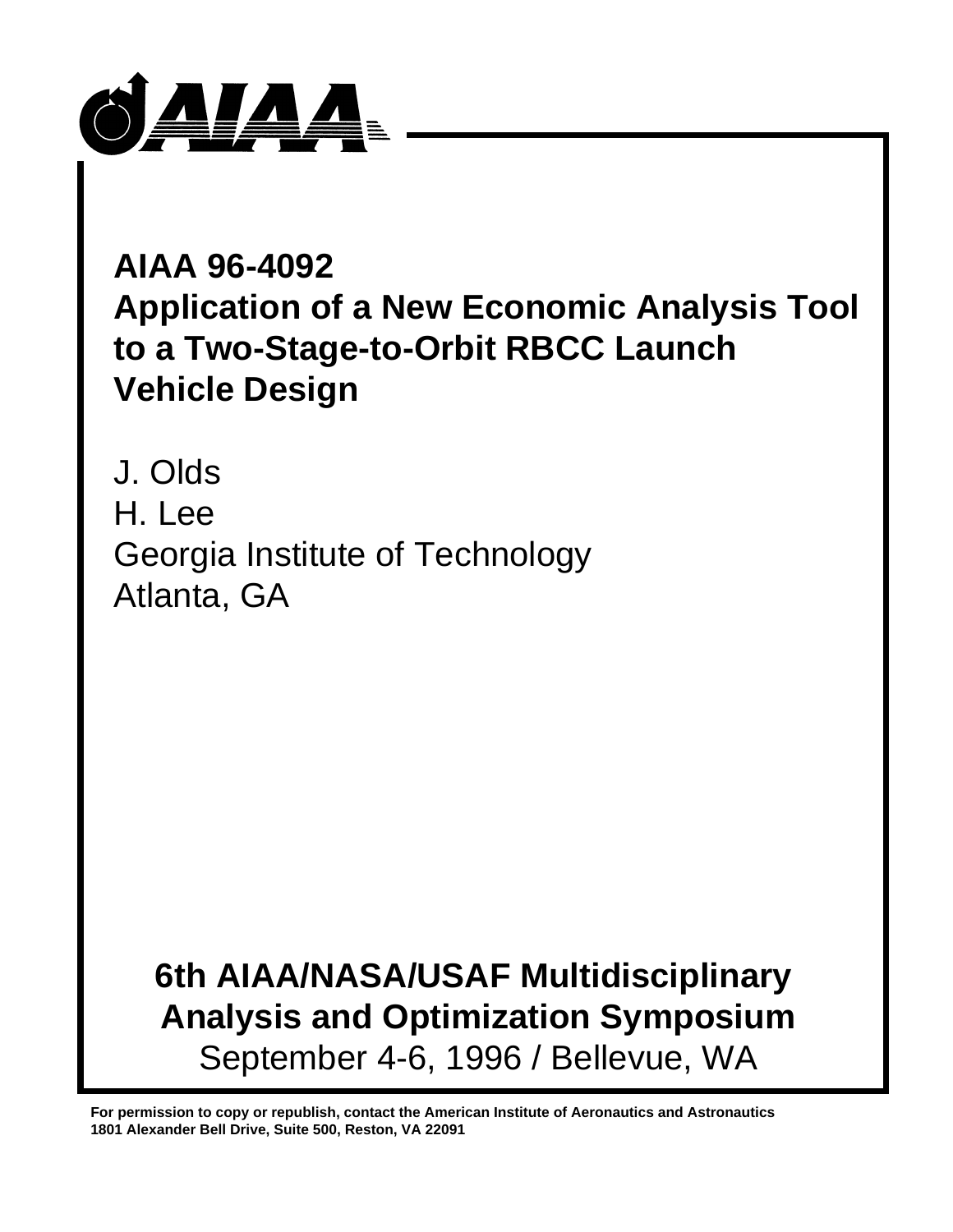# **Application of a New Economic Analysis Tool to a Two-Stage-to-Orbit RBCC Launch Vehicle Design**

Dr. John R. Olds<sup>†</sup> Hosung Lee<sup>\*</sup> Aerospace Systems Design Laboratory School of Aerospace Engineering Georgia Institute of Technology, Atlanta, GA 30332-0150

#### **ABSTRACT**

As aerospace industries are forced to compete in an environment of declining federal budgets and increased competition, 'design for performance' is quickly giving way to 'design for cost.' Many modern launch vehicle programs are initiated with the goal of lowering the cost of delivering payloads to orbit while limiting investment costs and yielding a reasonable rate of return. Designers of new vehicles will need tools to quickly evaluate not only the costs, but also the revenue potential of various design options. To provide information that can be used to drive design decisions or an optimization process, these economic analysis tools must be fully integrated into the design environment.

This paper reports the status of research to create a design-oriented economic analysis tool for conceptual launch vehicle design (called CAM). An overview of each CAM component is presented — program definition, non-recurring costs, recurring costs, market evaluation, and revenue. As a demonstration, CAM is used to optimize the end-customer launch prices to four individual launch markets for a multi-market capable two-stage-to-orbit launch system. The vehicle utilizes rocket-based combined-cycle engines on the booster stage and has two interchangeable rocket upper stages (one for GTO missions and one for LEO missions). Business-oriented results such as rate of return, and sensitivities to government investment, airframe life, and operations costs are presented.

\_\_\_\_\_\_\_\_\_\_\_\_\_\_\_\_\_\_\_\_\_\_\_\_\_

#### **NOMENCLATURE**

| <b>APAS</b>   | Aerodynamic Preliminary Analysis Syst.        |
|---------------|-----------------------------------------------|
| CA            | contributing analysis                         |
| CAM           | Cost Analysis Module (the current tool)       |
| <b>CER</b>    | cost estimating relationship                  |
| <b>CSTS</b>   | <b>Commercial Space Transportation Study</b>  |
| DDT&E         | design, development, test & evaluation        |
| <b>GTO</b>    | geosynchronous transfer orbit                 |
| <b>IRR</b>    | internal rate of return                       |
| <b>KSC</b>    | NASA - Kennedy Space Center                   |
| <b>LCC</b>    | life cycle cost                               |
| <b>LEO</b>    | low earth orbit                               |
| LH2           | liquid hydrogen                               |
| LOX           | liquid oxygen                                 |
| <b>MER</b>    | mass estimating relationship                  |
| <b>NASCOM</b> | <b>NASA Cost Model</b>                        |
| <b>POST</b>   | Program to Optimize Simulated Traject.        |
| <b>PTP</b>    | point-to-point global market segment          |
| q             | dynamic pressure $(1/2 \rho V^2, \text{psf})$ |
| <b>RBCC</b>   | rocket-based combined-cycle                   |
| <b>RFP</b>    | request for proposal                          |
| <b>RLV</b>    | reusable launch vehicle                       |
| <b>SERJ</b>   | supercharged ejector ramjet (RBCC eng.)       |
| <b>SSA</b>    | Space Station Alpha                           |
| <b>SSTO</b>   | single-stage-to-orbit                         |
| <b>TFU</b>    | theoretical first unit                        |
| <b>TPS</b>    | thermal protection system                     |
| <b>TSTO</b>   | two-stage-to-orbit                            |
| \$96          | 1996 U.S. dollars                             |
| \$TY          | then-year U.S. dollars (inflation adjusted)   |

#### **INTRODUCTION**

The transition to a 'design for cost' environment will require launch vehicle companies to develop reliable and accurate (computer) tools for estimating cost and then to *integrate* the tools into the design

*<sup>†</sup> - Assistant Professor, School of Aerospace Engineering, Member AIAA.*

*<sup>\*</sup> - Graduate Research Assistant, School of Aerospace Engineering, Student member AIAA.*

Copyright © 1996 by John R. Olds. Published by the American Institute of Aeronautics and Astronautics, Inc. with permission.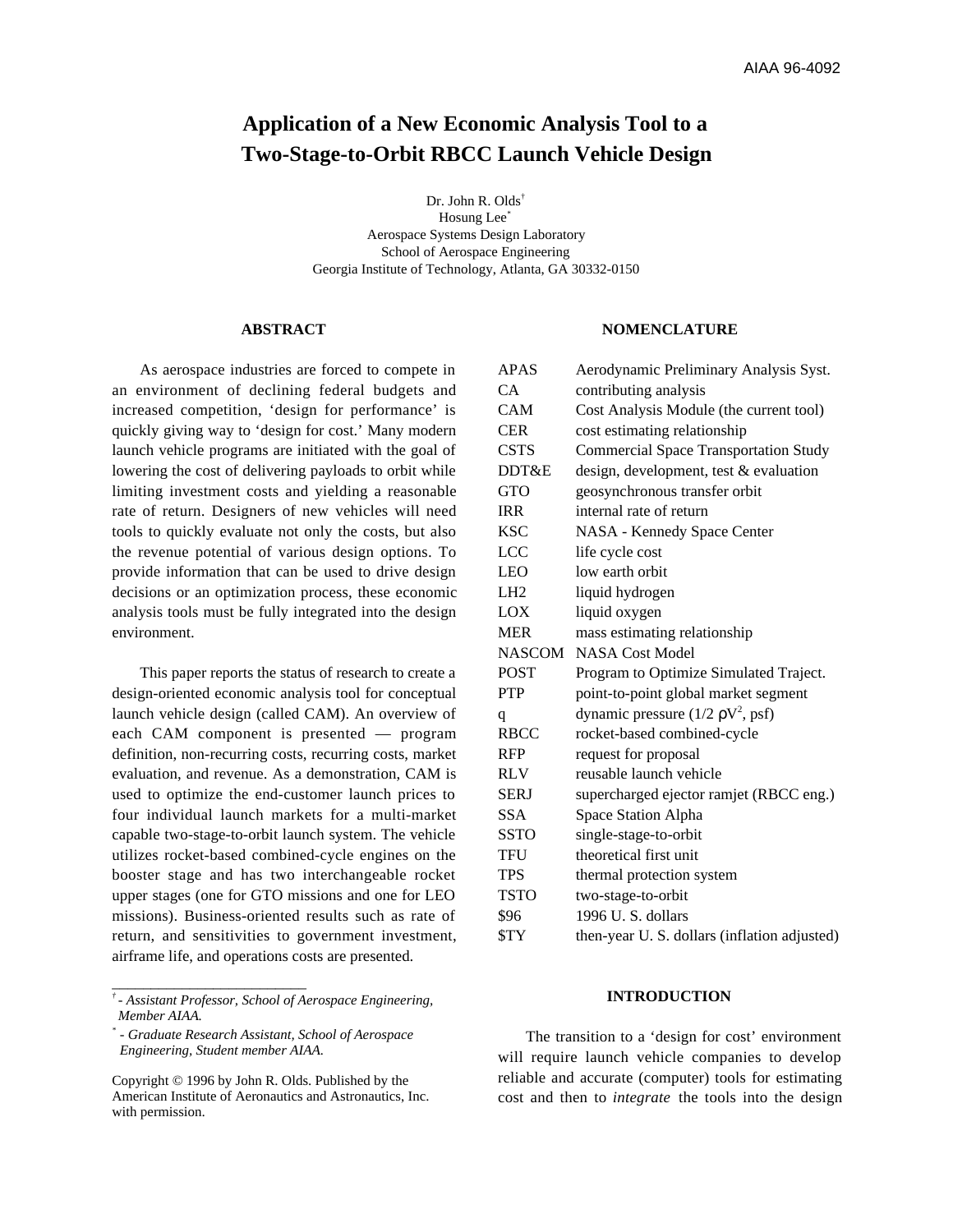process so that designers can use cost-derived information to guide their design decisions. In response to the first requirement, several publicly available cost estimation models for launch vehicles have been created (references 1-4). However, true integration of cost into the conceptual design process has proved difficult.

Traditionally, cost is one of the last analyses to be performed — outside of the 'core' disciplines such as aerodynamics, propulsion, performance, and vehicle sizing and synthesis. The completed, 'optimized' vehicle design (typically lowest empty weight or highest payload) is passed to the cost analyst for generation of final acquisition and life-cycle cost estimates. No formal mechanism exists for feeding back cost-derived information into the design, much less to use it to drive optimization decisions. Recently however, this situation has begun to improve.

In the last five years, several researchers have reported success in including cost in the launch vehicle design optimization process. Gregory and colleagues at NASA - Ames have included a life-cycle cost (LCC) module in a monolithic code for the design of hypersonic, airbreathing launch vehicles.<sup>5</sup> Moore, Braun, and Powell at NASA - Langley and Unal at Old Dominion University have been successful at integrating design and development (DDT&E) cost analysis into a set of tightly-coupled disciplinary codes for an SSTO rocket design. $6,7$  In both of these cases, cost has been included as an integral part of the design process and new cost information is immediately generated as the vehicle changes size.

Business pressures, increased competition, and new national priorities, however, are now requiring designers to look beyond LCC and consider broader, market-derived influences on new launch vehicles. To reduce early government investment and provide incentives for lower costs, NASA has recently asked aerospace companies to share the development cost and risk associated with new launch systems (e.g. the X-33 and the original X-34 cooperative agreements). Aerospace companies are expected to recoup their investments by collecting revenues on the operational system. In such a business environment, decision makers will be concerned with key economic indicators such as market capture, market size, cash

flow, internal rate of return (IRR), net present value, and maximum debt. To be useful to these decision makers (and the vehicle designers trying to optimize a new launch system), an economic analysis tool must be able to estimate *market economics* as well as life cycle costs.

The research reported in this paper builds on and extends the work of previous researchers by addressing not only life cycle costs associated with a launch vehicle, but also the *potential revenue* that the vehicle might produce. A new economic analysis tool called CAM (for cost analysis module) is currently in the early stages of development. CAM contains components for program definition, non-recurring costs, recurring costs, market elasticity and capture, and revenue. These components provide a capability to calculate cash flow, IRR, maximum debt, and other key business variables. For demonstration purposes, the tool is used to calculate key economic indicators for a two-stage-to-orbit conceptual launch vehicle. In addition, CAM is used to optimize the end-customer launch prices to several markets to maximize attainable IRR. A description of CAM and the experimental results follow.

#### **ECONOMIC ANALYSIS TOOL (CAM)**

# **Overview**

CAM is currently a multi-spreadsheet economic analysis tool capable of generating annual figures for major LCC contributors and expected annual revenues. These values are then combined to form summary business indicators such as IRR. CAM currently runs under Microsoft Excel on a Macintosh personal computer. A UNIX-based version is planned and will be available in the near future.

CAM enables flexible 'what if' analyses and quick executions of first order economic analyses to aid decision making and design optimization. CAM requires vehicle component weights, vehicle payload capability, and a set of economic and market assumptions as inputs. Typical assumptions include market elasticity and market capture vs. end-customer launch prices. For each vehicle design, the cost analyst is also required to make subjective adjustments to the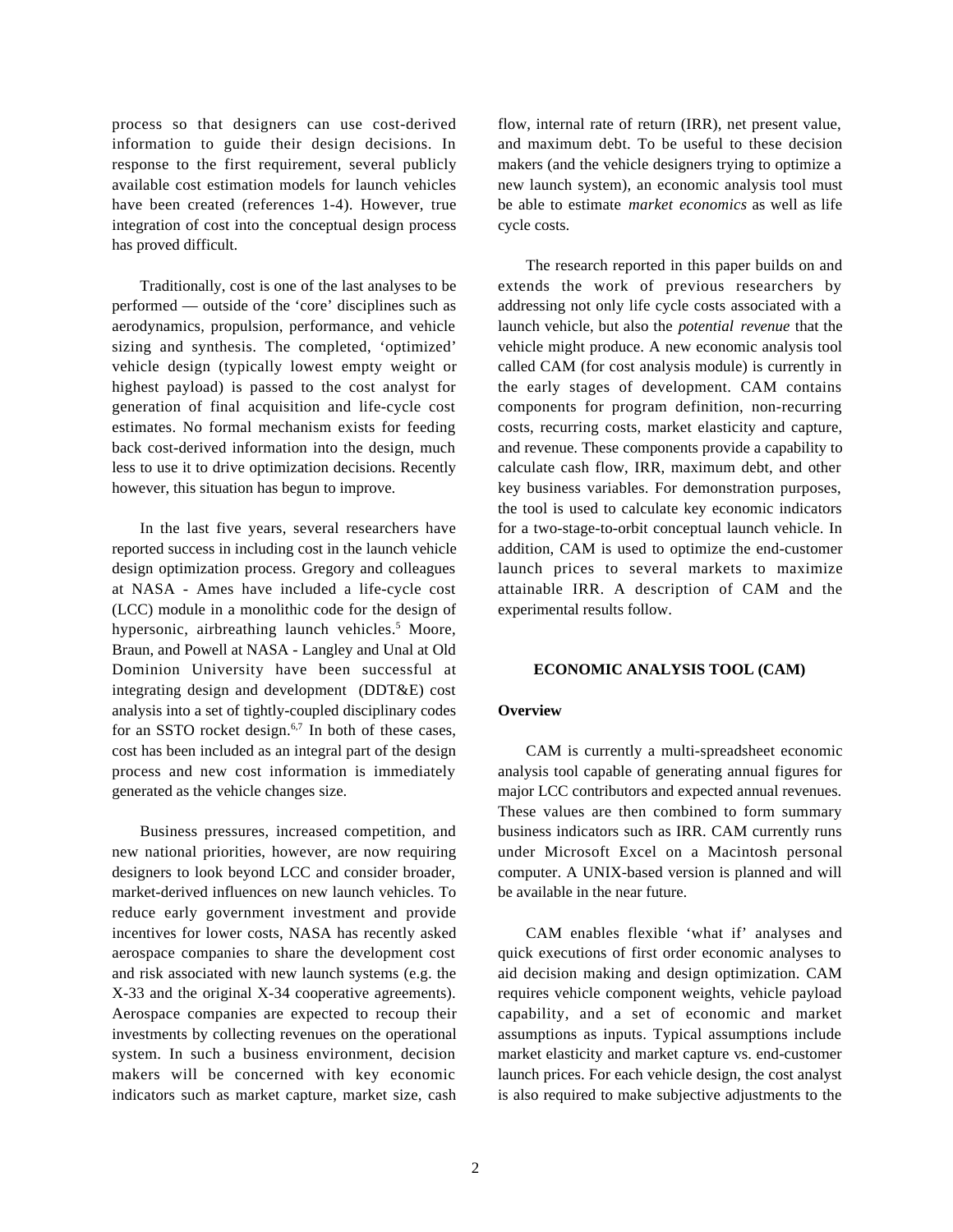

life cycle cost model as necessary — technology complexity factors, reusable hardware life spans, operations cost adjustments, additional facilities requirements, etc.

A schematic of the structure of CAM is shown in figure 1. CAM has two internal information flows. The first is a 'cost' stream of information that includes non-recurring costs (DDT&E, reusable hardware production, and facilities construction) and recurring costs (operations, maintenance, and expendable hardware production). The second information stream is a 'revenue' stream. Annual revenue is derived from launch prices, market size, and flight rates. The two information streams are combined to create annual cash flow which, in turn is used to determine IRR, net present value, cumulative cash flow, and other business-oriented indicators.

Each of the internal components of CAM is currently implemented as a separate spreadsheet. Internal variables are linked between individual spreadsheets and iteration takes place automatically. Given a set of inputs, CAM can operate autonomously. Currently, many of the inputs must be entered manually at the start of an analysis. Future, more design-oriented versions of CAM will use scripting techniques to automatically read an input file, execute the economic analysis, and write an output file. The ultimate goal is to integrate a UNIX-based version of CAM into a multidisciplinary design optimization environment for conceptual launch vehicle design. An overview of each CAM component follows.

#### **Program Definition Component**

The CAM 'control panel' is its program definition component. Major economic assumptions such as inflation rate, corporate tax rate, discount rate, and launch prices are input in this component. Reusable hardware acquisition spreads, reusable hardware life spans, the year of initial operational capability, and the operational period are also input here. By changing launch prices for each market (e.g. \$2000/lb of payload to LEO), the designer can perform 'what if' studies and sensitivity analyses. When CAM is used to optimize a given output, this component serves as the optimizer interface. Note that for the present demonstration, an inflation rate of 4%, a corporate tax rate of 30%, and a discount rate of 25% were assumed. Launch prices were selected to maximize IRR.

## **Non-Recurring Cost Component**

The non-recurring cost component of CAM uses vehicle subsystem weights to calculate design, development, test, and evaluation costs (DDT&E) and theoretical first unit cost (TFU) for reusable hardware components. With appropriate learning and production rate effects, TFU is extended to estimate total production costs for reusable hardware. Facilities construction costs can also be included.

Most publicly available cost estimation tools use weight-based cost estimating relationships (CER's) to approximate subsystem development or acquisition costs. The individual subsystem costs are summed and additional 'wrap' factors are applied to account for system integration, test hardware, cost contingency, etc. While the accuracy of weight-based CER's can be debated, a weight-based strategy was adopted for use in CAM. The CER's used by CAM for both DDT&E and TFU are of the form,

$$
cost = C_f * A * (weight)^B
$$

where A and B are coefficients derived from regression analysis of similar historical hardware.  $C_f$  is a complexity factor that is used by the cost analyst to adjust the estimate for new technologies, different materials, increased production labor requirements, etc. The NASCOM database<sup>2</sup> was used as a source of A and B coefficients for most subsystems in the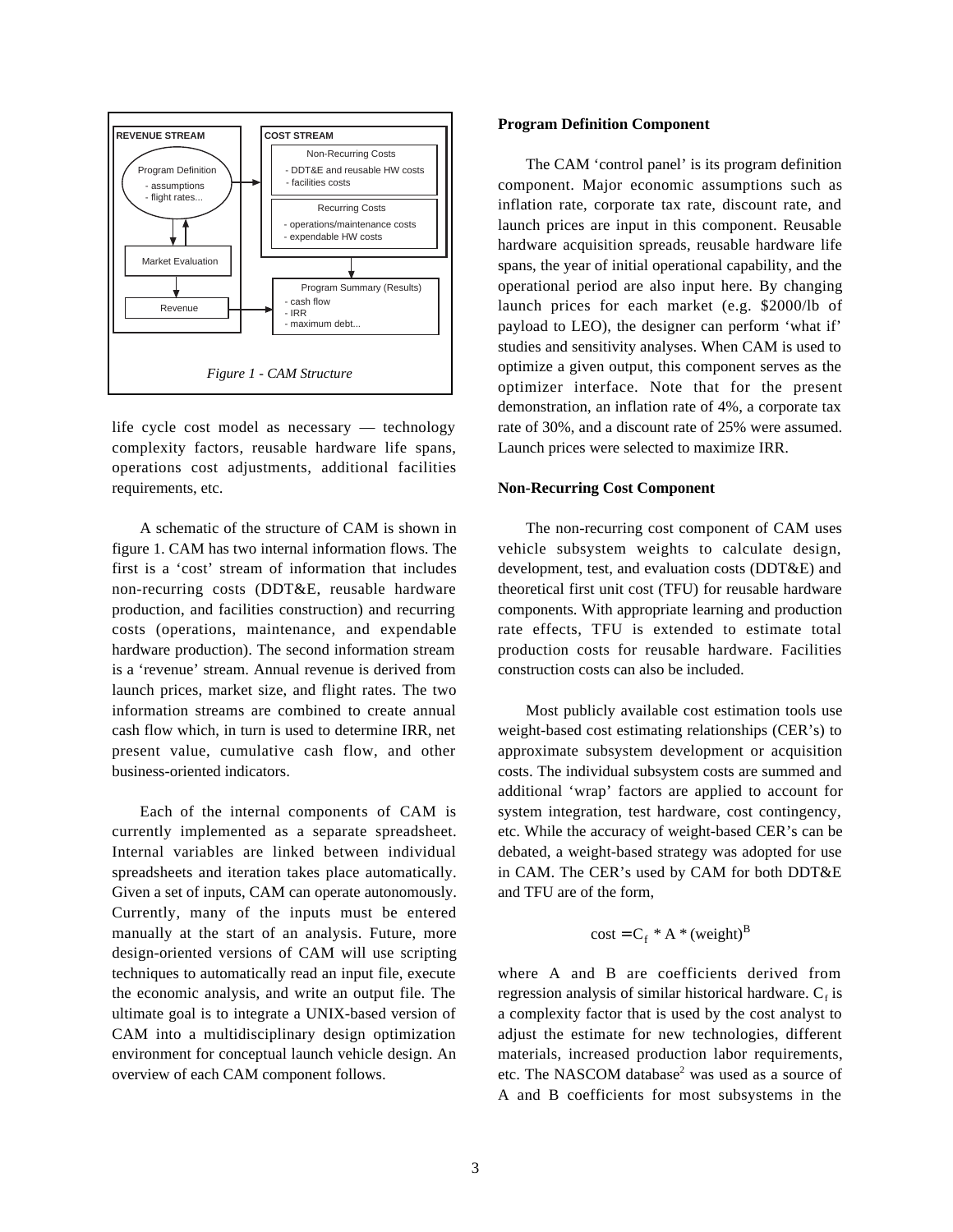current example. Complexity factors were based on  $C_f$ 's used for a similar TSTO airbreathing/rocket system previously investigated as part of NASA's Access to Space study.<sup>8</sup> Program wrap factors were taken from NASCOM. Note that in a design environment, subsystem weights and therefore costs will change as the design evolves. For the current demonstration, however, the vehicle weights were fixed.

The non-recurring cost component of CAM includes an input for facilities costs in various years of a program. For the demonstration, very approximate facilities costs were derived from similar data created by Lockheed - Martin for an SSTO RLV study.<sup>9</sup> Future versions of CAM will incorporate a more detailed mechanism for estimating facilities requirements and construction costs.

For the present RBCC TSTO example, the government was arbitrarily assumed to contribute 100% of all engine-related DDT&E, 75% of all facilities cost (some of which might be existing facilities), and 20% of airframe DDT&E. CAM uses fixed-year 1996 U.S. dollars (\$96) and inflation adjusted then-year U.S. dollars (\$TY) for internal calculations.

#### **Recurring Cost Component**

Recurring costs are primarily generated by expendable hardware production and system operations and maintenance costs. Expendable hardware TFU is calculated with weight-based CER's and is adjusted for learning and production rate effects. Accurate estimation of operations and maintenance costs for advanced launch vehicles is a detailed process that requires a complex assessment of maintenance requirements, manpower, spares, propellant costs, etc. In it's present form, CAM uses a simple 'place holder' model for operations costs that accounts for decreased cost per flight as the flight rate increases and also as total number of flights increases (similar to a production rate effect and a learning effect). The reference 'first flight' operations cost for the current demonstration was scaled from operations costs generated by Lockheed - Martin for it's previously mentioned SSTO RLV study.<sup>9</sup> Future versions of CAM will include a more detailed

operations cost component based on the models created by General Dynamics for the Transportation Systems Analysis study.4

#### **Market Evaluation Component**

The calculation of potential revenue strongly depends on the size of future launch markets and the percentage of those markets that a new launch vehicle is expected to capture. Four different market segments are utilized in CAM — LEO cargo, LEO passengers, GTO cargo, and very high speed global point-to-point delivery missions. Here, LEO cargo and passengers were both assumed to be delivered to Space Station Alpha orbit (220 nmi. circular, 51.6° inclination). Each market segment is price elastic with respect to an appropriate end-customer launch price (i.e. the market size depends on the price). A market capture percentage for each segment vs. launch price is included to account for the effects of competition.

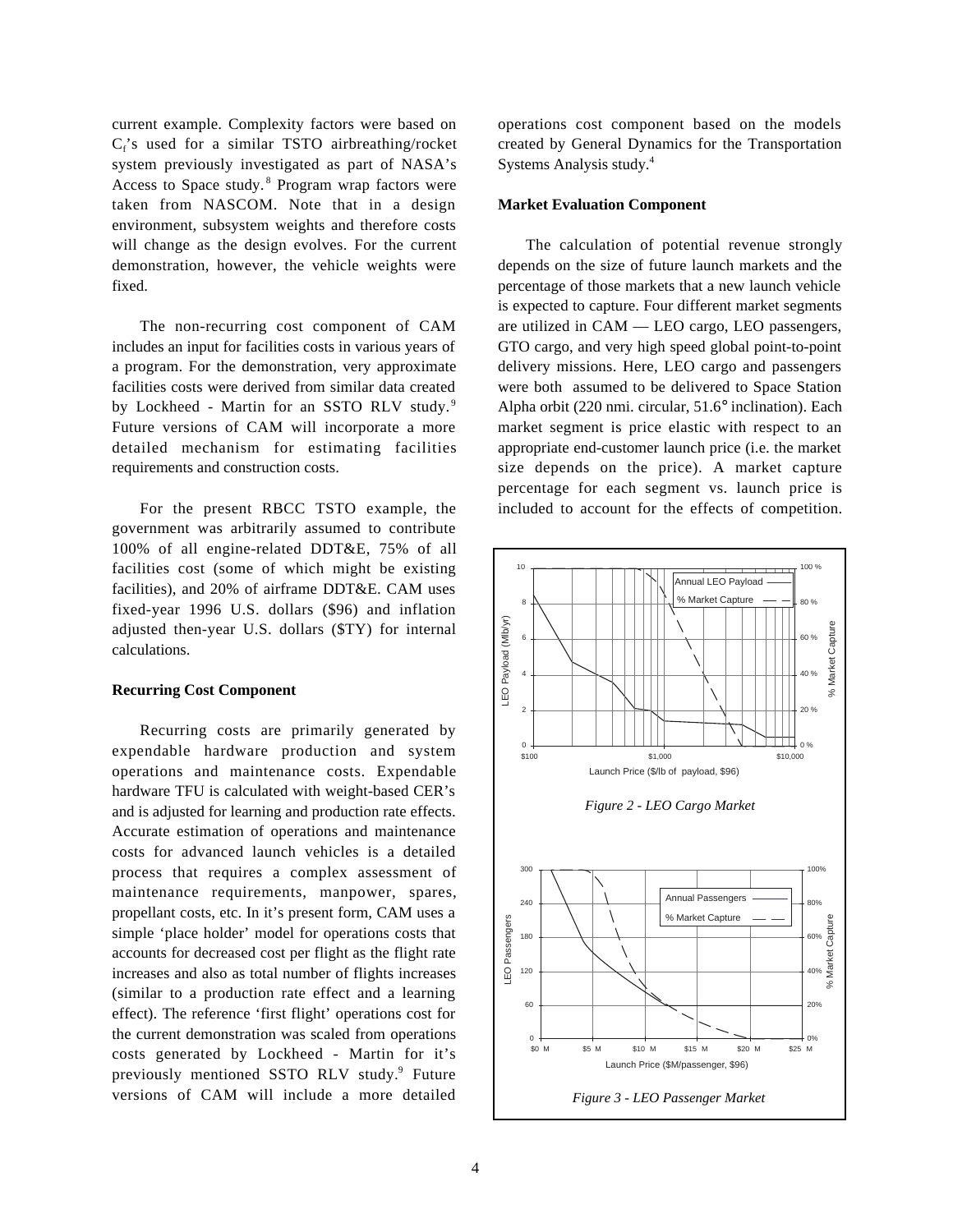

Captured market is the product of market size and market capture percentage. New vehicles priced above or near currently operating vehicles cannot expect a large captured market. Each market segment is user definable, but is considered constant over time.

The market definitions used in the present demonstration are shown in figures 2 - 5. The LEO cargo, LEO passenger, and GTO cargo markets (figures 2 - 4) were derived from NASA's Commercial Space Transportation Study (CSTS).<sup>10</sup> The CSTS study researched many future markets in order to determine their potential size and elasticity with respect to launch price. The potential markets ranged from traditional markets such as communications and remote sensing to more speculative markets such as space-based advertising and space tourism. Figures 2 - 4 do not include some of the most speculative CSTS markets (most notably nuclear waste disposal). Market capture percentages for each segment were estimated based on current launch prices and predicted trends.

The very high speed global point-to-point delivery market segment (figure 5) was assumed to exhibit similar elasticity with respect to end-customer price. This small, notional segment was created to represent future requirements for extremely high value, extremely urgent small package delivery such as shortlived biological specimens, volatile pharmaceuticals and chemicals, or transient alloys or materials. Typical customers were assumed to be domestic companies with overseas partners and subsidiaries (thus operating from fixed, predetermined city pairs or 'PTP ports'). 50% of the global hypersonic delivery market was assumed to originate from a point near KSC to a point in the Pacific rim. The remaining 50% was assumed to go to a point in western Europe.

## **Revenue Component**

For a given vehicle payload capability and an annual captured market, CAM determines annual flight rates to each market segment. Theoretical vehicle payload capabilities are penalized by a payload packaging inefficiency factor to account for losses derived from multiple manifesting. For the current study, a payload inefficiency factor of 15% was assumed. That is, a vehicle theoretically capable of delivering 10,000 lb. to LEO was only allowed to deliver 8,500 lb. per flight and thus required more annual flights to deliver all of the cargo from the captured market. Annual revenue is calculated as the product of flight rate and launch price for all market segments. For the present demonstration, vehicle mission reliability was assumed to be 100%.

# **Program Summary Component**

After the annual cost and revenue streams are calculated, the two are combined in the program summary component to generate annual cash flow. In this component of CAM, inflation is imposed and corporate income tax is paid. Investment tax credit is allowed for those years when the program had a nonrecurring investment and also suffered a negative net cash flow. This 'adjusted' annual cash flow is used to calculate key business economic indicators such as IRR and net present value. Cumulative cash flow is used to estimate maximum debt and break-even year. The final cumulative cash flow at the end of the program is also calculated. The results returned to the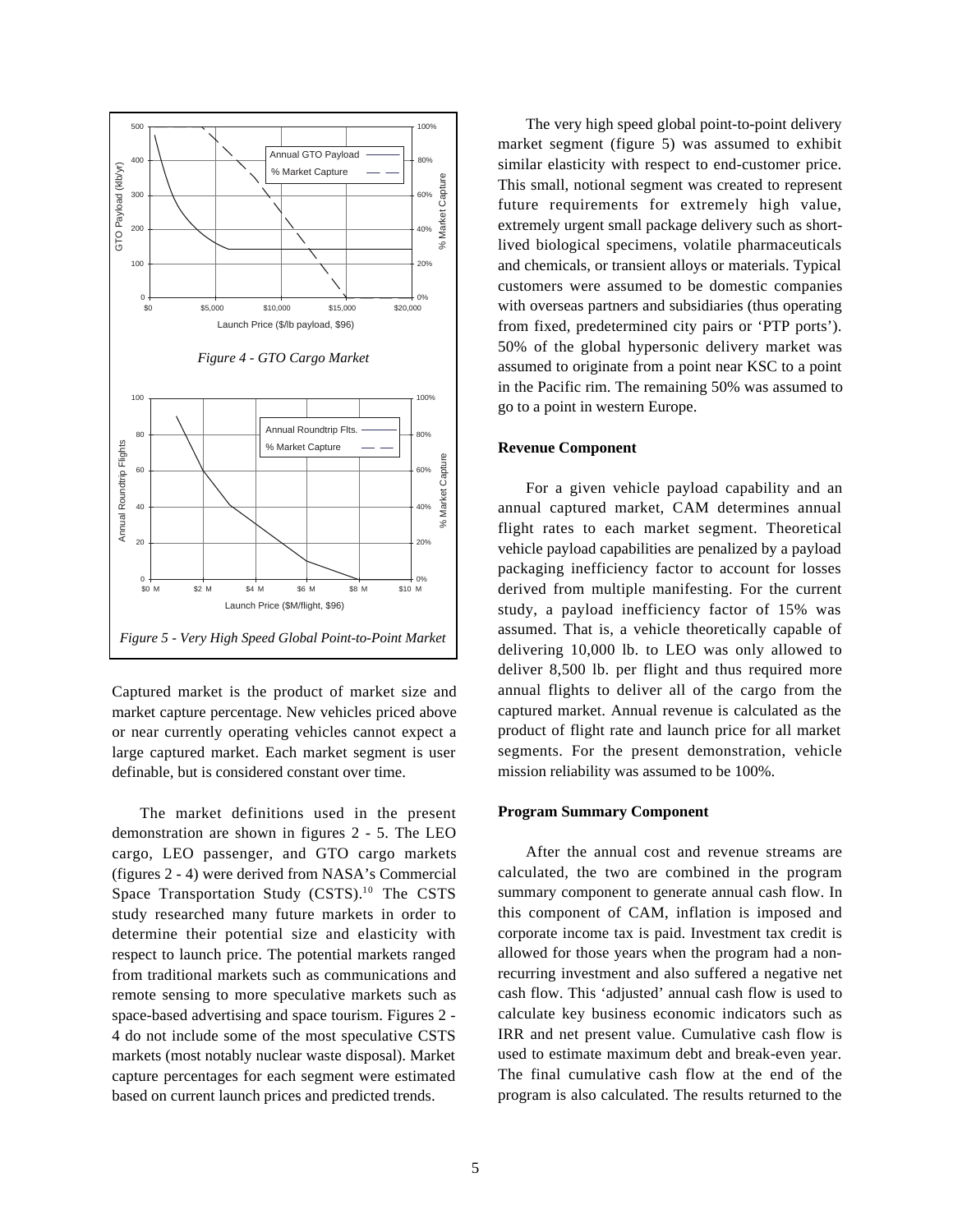program definition component as a completed economic analysis.

# **TSTO RBCC LAUNCH VEHICLE**

Students in the spacecraft and launch vehicle graduate design sequence at Georgia Tech recently investigated a number of two-stage-to-orbit launch vehicles in response to a fictitious request for proposal (RFP). According to the RFP, designs were required to be TSTO, utilize rocket-based combined-cycle (RBCC) engines on the booster stage, and reach full operational capability in the year 2010 (after an initial three year ramp up). The system was to operate until the year 2025. Low development and operations cost were preferred. In addition, candidate concepts were to be designed to economically compete in four future market segments. The market segments were the same as those defined in figures 2 - 5 (i.e. cargo to LEO, passengers to LEO, cargo to GTO, and very high speed global PTP delivery). The ability to return cargo from LEO was also desired. One of the most attractive candidate concepts was chosen to serve as a reference design to evaluate and demonstrate the capabilities of CAM.

# **Reference Concept Overview**

The reference concept (figures 6 - 8) consists of a reusable, horizontal take-off first stage (booster) and two interchangeable upper stages. The first upper stage is expendable and is used for delivering unmanned payloads to geosynchronous transfer orbit (GTO). The second upper stage is reusable and can be used for rotating crew or cargo to low earth orbit (LEO) and back. The reference configuration is similar to an early version of the German Sänger TSTO concept.<sup>11</sup>





The lifting body booster is powered by a set of five supercharged ejector ramjet (SERJ) RBCC engines. The SERJ engines (figure 9) combine elements of rocket and airbreathing propulsion in a single engine and can operate in ejector, fan-ramjet, ramjet, and 'pure' rocket modes. $12-14$  The booster uses cryogenic LOX/LH2 propellants and is fully reusable. A cavity on the back of the booster accommodates either upper stage in a partially recessed configuration. The booster is piloted by two crew members.

For orbital missions, the booster/upper stage combination takes off horizontally from a runway at KSC, accelerates to Mach 2 with the engines in ejector mode, changes to fan-ramjet mode between Mach 2 and 3, and then switches to ramjet mode at Mach 3. From Mach 3 to Mach 6, the vehicle flies a constant dynamic pressure boundary (q) of 1500 psf. At Mach 6, the RBCC engine switches to rocket mode, the vehicles leaves the q boundary and accelerates to a lower q Mach 8 staging condition. After staging, the vehicle returns to the launch site in fan-ramjet mode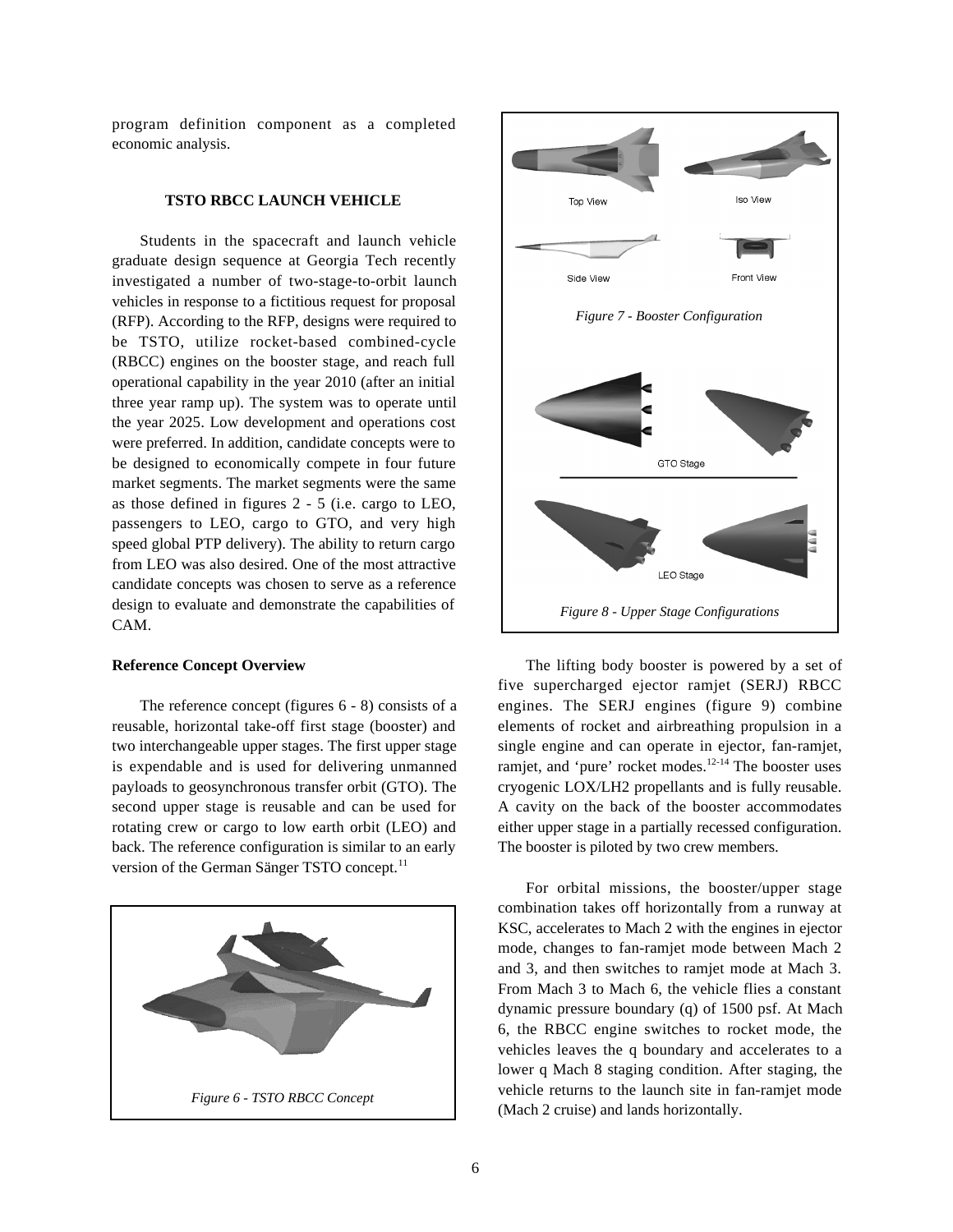

The PTP mission does not require a second stage and consists primarily of a hypersonic Mach 5 cruise phase nested between subsonic segments near takeoff and landing. A fairing covers the upper stage cavity to reduce drag. PTP payloads are small and are accommodated in the crew cabin.

To minimize separation problems and maintain commonality, both the upper stages are externally configured as waveriders (optimized for Mach 8 staging). The LEO upper stage is fully reusable and is designed to deliver 10,000 lb. of cargo to Space Station Alpha (SSA) orbit (220 nmi. circular, 51.6° inclination) and return to an unpowered horizontal landing at KSC. This stage operates autonomously (no crew or crew cabin), but can be configured to carry eight passengers to SSA by replacing the payload with a special life support module in the payload bay. The LEO upper stage uses three advanced LOX/LH2 staged-combustion, throttleable rocket engines.

The expendable GTO stage is constrained to the same gross weight as the LEO stage for commonality and it's trajectory is optimized to insert a maximum amount of payload into geosynchronous transfer orbit. The GTO stage uses three (somewhat lower technology and less expensive) gas generator LH2/LOX engines that cannot be throttled. It should be noted that the waverider configuration produced a very expensive GTO stage. As will be shown, the highest system IRR results when the GTO stage and therefore the GTO market segment are eliminated from the reference concept.

All three stages assumed graphite/epoxy materials for the airframe and LH2 tanks. Aluminum-lithium was baselined for LOX tanks. Propellant tanks were integral wherever possible. The booster and the reusable LEO upper stage used advanced passive TPS (ceramic tiles, blankets, and advanced carbon-carbon). The expendable GTO upper stage used a simple ablative TPS. Advanced lightweight subsystems were assumed for all stages.

# **Reference Concept Analysis Procedure**

The reference concept analysis procedure involved seven different contributing analyses (CA's) — aerodynamics, performance, booster propulsion, booster sizing, LEO stage sizing, GTO stage sizing, and thermal protection systems. Aerodynamic analysis for the reference concept was performed using APAS<sup>15</sup> and MaxWarp  $2.0^{16}$  and trajectory optimization was performed with  $POST^{17}$  on a Silicon Graphics Indigo2 UNIX workstation. Subsystem and component level weights for each stage were determined from parametric mass estimating relationships (MER's). The MER's were based on regression analysis of historical data and advanced technology predictions. TPS material types for various parts of each stage were determined using historical data and approximations of local heating rates from trajectory analysis.

The weights and sizing CA's and the TPS CA were implemented as individual spreadsheets on a personal computer. Approximately 70 variables were linked between the spreadsheets for automatic internal iteration. Manual iteration was used to converge propellant mass fractions, gross weights, and aerodynamic reference areas between POST and the linked spreadsheet set. Convergence was typically obtained after three or four manual iterations. As previously mentioned, the reference vehicle design was considered fixed for the current research, so CAM economic analysis was performed as a standalone post-process.

# **Reference Concept Data**

Detailed weight statements were generated for each of the three stages for the converged reference design. Summary weights and sizes are shown in table 1. A 20% dry weight margin is included on the booster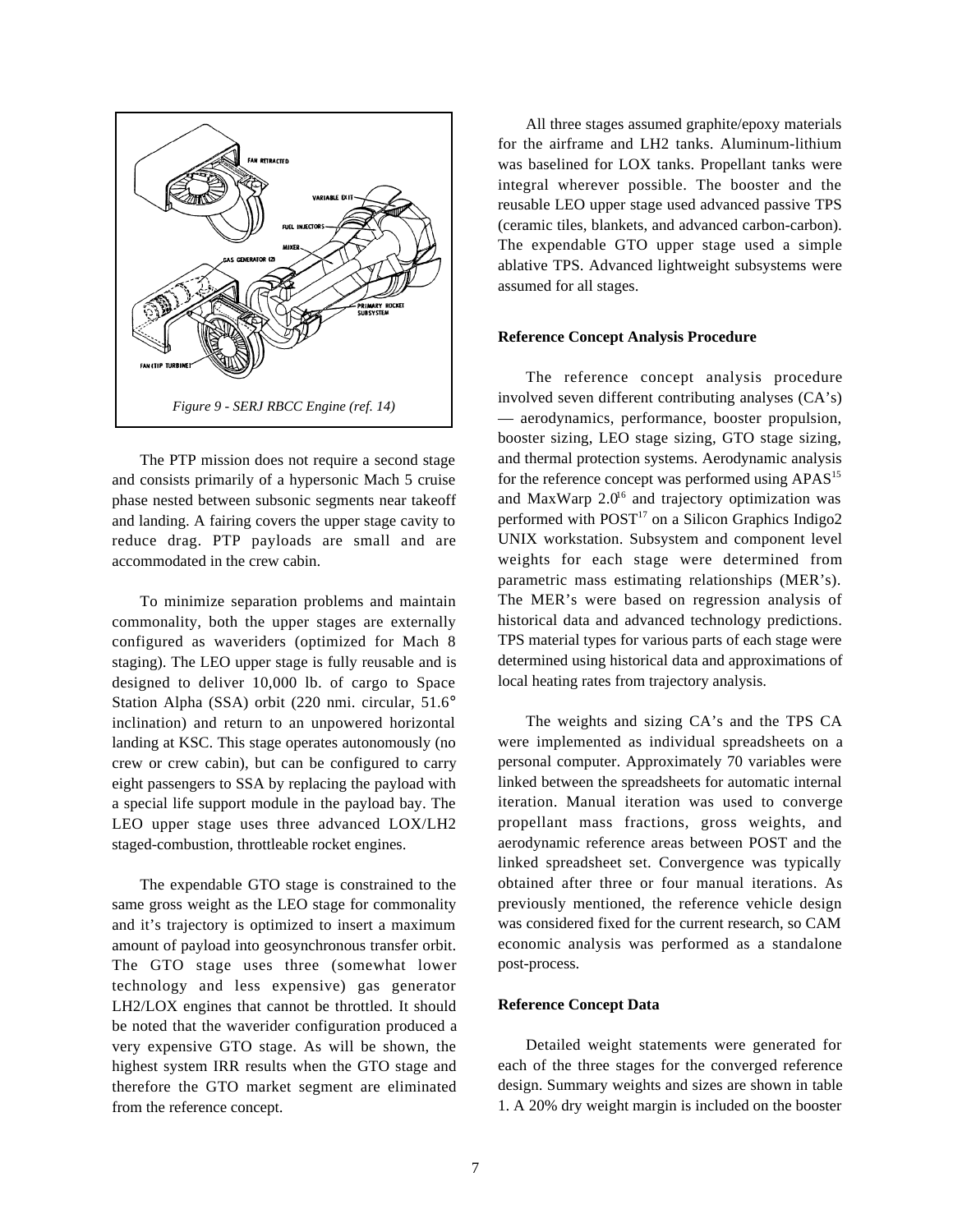*Table 1 - TSTO RBCC Reference Data*

| <b>Booster</b>         |                    |
|------------------------|--------------------|
| dry weight             | 88,380 lb          |
| upper stage weight     | 136,740 lb         |
| ascent propellants     | 273,750 lb         |
| other fluids           | 10,030 lb          |
| gross weight           | 498,900 lb         |
| length                 | $136.5 \text{ ft}$ |
| wingspan               | $67.8$ ft          |
|                        |                    |
| <b>LEO</b> upper stage |                    |
| dry weight             | 27,080 lb          |
| payload to SSA         | 10,000 lb          |
| ascent propellants     | 96,180 lb          |
| other fluids           | 3,480 lb           |
| gross weight           | 136,740 lb         |
| length                 | $60$ ft            |
|                        |                    |
| GTO upper stage        |                    |
| dry weight             | 20,310 lb          |
| payload to GTO         | 5,090 lb           |
| ascent propellants     | 110,760 lb         |
| other fluids           | 580 lb             |
| gross weight           | 136,740 lb         |
| length                 | $60$ ft            |
|                        |                    |

and the LEO upper stage. A 10% dry weight margin is included on the GTO upper stage.

#### **ECONOMIC ANALYSIS RESULTS**

The goal of the current demonstration was to maximize IRR for the TSTO RBCC by simultaneously optimizing the end-customer prices to each of the four market segments. Economic variables such as maximum debt, break-even year, and cumulative cash flow at the end of the program were also desired. To begin the process, detailed weight statements for each stage, appropriate CER complexity factors, and previously mentioned programmatic assumptions were input into CAM.

Not unexpectedly, initial optimization efforts using a gradient-based optimizer (Microsoft Excel's Solver) met with difficulty. Due to the high number of integer variables (e.g. flight rates, production quantities), the economic design space is not smooth and contains many local maxima for IRR. The gradient-based optimizer repeatedly found local maxima, but not a global optimum. As a 'brute force' method, a grid search of 8,000 points was initially used to locate the neighborhood of the global maximum. The gradient-based optimizer was then used for a fine tuned local search. In the future, the grid search portion of this multi-step search technique will be replaced with a more efficient search method (e.g. genetic algorithms) to reduce search time.

During the grid search process, it was evident that the highest IRR's were obtained when the GTO market segment was eliminated from consideration. That is, the best results were obtained with GTO \$/lb of payload prices greater than \$15,000/lb. At these prices, the captured GTO market (fig. 4) and the corresponding GTO stage flight rate are reduced to zero. Thus the need to develop the rather expensive expendable GTO stage and its engines is eliminated. Although somewhat surprising, this conclusion is consistent with Sänger's similar decision to eliminate it's GTO stage for economic reasons. This conclusion is certainly influenced by staging Mach number, GTO configuration, and other factors. Further research is recommended. For the remainder of the results reported here however, it was assumed that the GTO stage and the GTO market were to be eliminated for maximum IRR.

The maximum IRR and the corresponding optimum launch prices (in \$96) for each of the market segments are shown in table 2. Annual flight rates to each of the four market segments are also listed. Note that the booster is required to fly nearly 140 times per

*Table 2 - Optimum IRR Prices*

| maximum IRR            | $15.1\%$        |
|------------------------|-----------------|
| break-even year        | 2014            |
| maximum debt           | \$8.61 B (\$TY) |
|                        |                 |
| LEO \$/lb of payload   | \$1590          |
| LEO \$/passenger       | \$4.72 M        |
| GTO \$/lb of payload   | > \$15,000      |
| PTP \$/round trip      | \$4.45 M        |
|                        |                 |
| annual LEO cargo flts. | 93              |
| annual LEO pass. flts. | 19              |
| annual GTO flights     |                 |
| annual PTP flights     | 26              |
|                        |                 |
|                        |                 |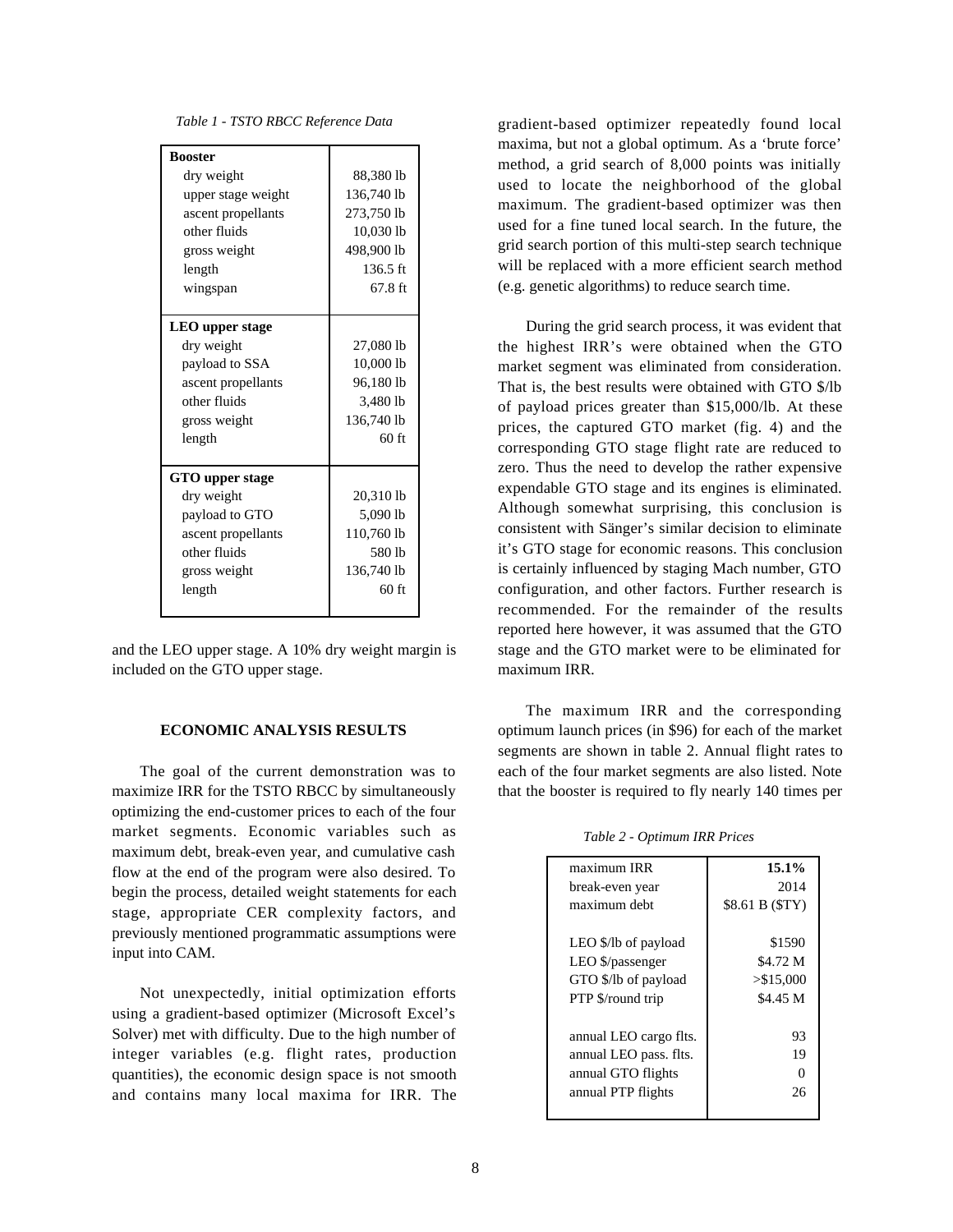year for the optimized case. Five booster airframes and ten LEO stage airframes are required to be produced. Corresponding cash flows in then-year dollars (\$TY) are shown in figure 10.

Figure 11 shows the change in IRR, annual booster flights, and the size of the LEO market captured with respect to LEO \$/lb of payload price in the region of the optimum. The maximum IRR can be identified at \$1590, but note that the IRR response is relatively flat in that region. All other prices remain at their previously optimized values.

For the present assumptions, the maximum IRR is a rather disappointing 15.1%. For such a risky venture, interested companies will probably require IRR's in excess of 25% - 30%. Re-optimizing the vehicle for IRR might improve the results somewhat, but it is unlikely that large increases are possible without significant decreases in operations costs or increases in government development contribution.



# **Sensitivities**

With the four market prices set at their optimized values, sensitivity studies were conducted to determine the effect of three key assumptions on IRR, maximum debt, and final cumulative cash flow (shown as a ratio to the cumulative cash flow for the optimized IRR). Figure 12 shows the effect of changing the percentage of government contribution to vehicle airframe DDT&E. The baseline assumption is 20%. Note the significant improvement in IRR at the higher levels.

Figure 13 shows the effect of changing the life for reusable hardware. The baseline assumption is 500 flights for the booster airframe and 200 flights for the LEO upper stage (engines are assumed to last half of the airframe life time). For annual flight rates below 200 - 300, airframe lifetime is the primary driver for determining fleet size and production requirements.

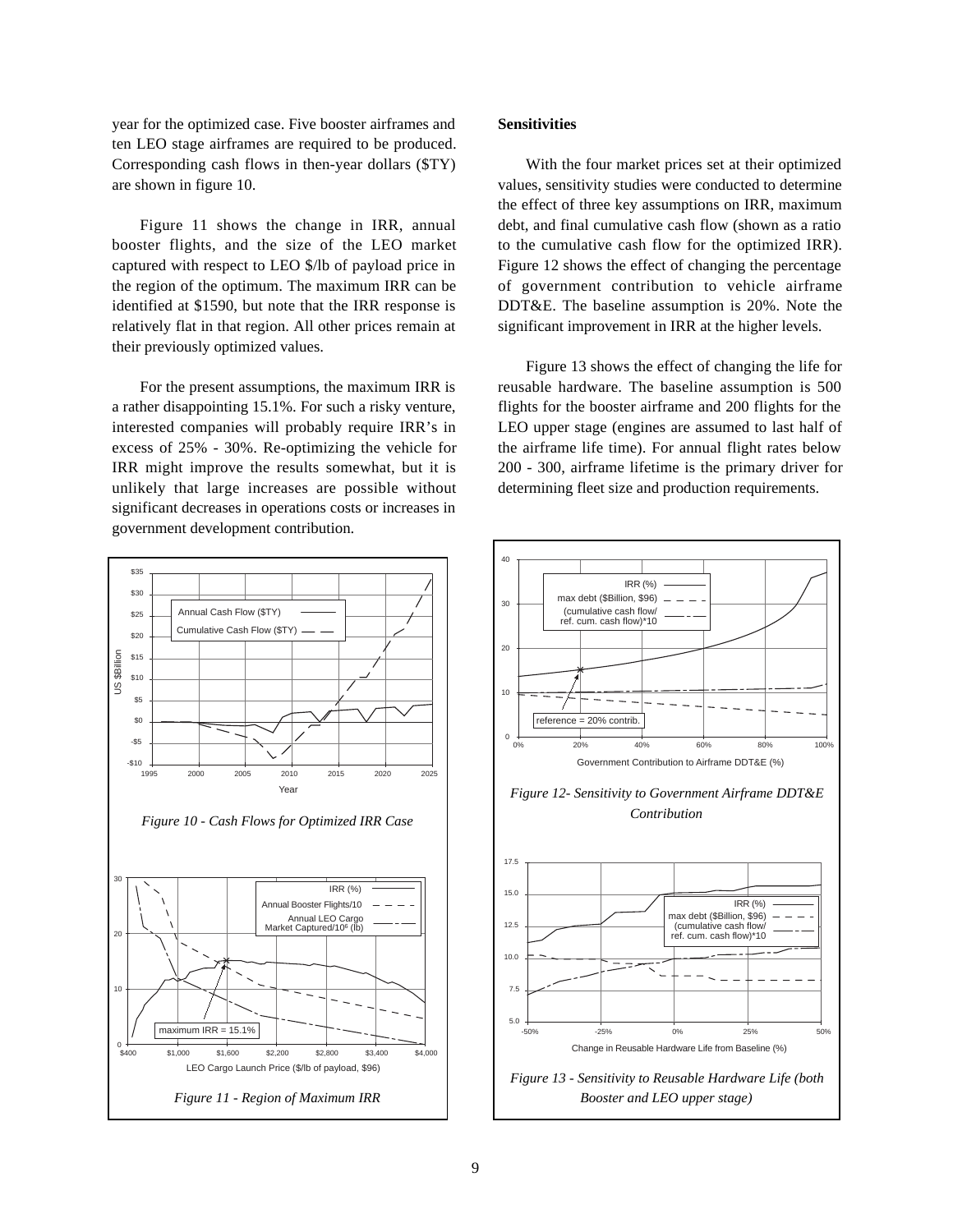Figure 14 shows the effect of changes in the operations cost assumptions. Although IRR is clearly affected by operations costs, the results indicate that much larger reductions in operations cost (an order of magnitude or two) will be required to raise IRR to acceptable levels.



# **CONCLUSIONS**

This paper has outlined the status of a new economic analysis tool that is currently under development for conceptual launch vehicle design applications. By integrating life cycle cost and market economics (revenue, market elasticity), CAM provides business-oriented information that heretofore has been unavailable to decision makers. A demonstration of CAM on the design of a TSTO RBCC launch system was successfully performed. Among the specific results in the paper are:

1) The economic design space was observed to be very non-smooth and to contain a number of local maxima for IRR. This was primarily due to the number of integer variables in the economic models (flight rates, production runs, etc.). Gradient-based optimizers initially had difficulty locating the true maximum IRR. As a result, a multi-step search method was required. A grid search was initially used to locate the region of the optimum. A gradient method was then used to fine tune the maximum. Efficient optimization methods more suitable for this design space will be considered for future work. Genetic algorithms are one recommendation.

- 2) Although the TSTO launch system included an expendable GTO stage (to capture payloads in the GTO market), the maximum IRR for the system was found for cases where the GTO market segment and the GTO stage development costs were eliminated. Additional research is recommended to determine the influences of staging Mach number and vehicle configuration on this conclusion.
- 3) At 15.1%, the optimum IRR for the TSTO RBCC reference vehicle is probably too low to generate serious business interest. Significant increases in government contribution to airframe DDT&E or orders of magnitude reductions in operations costs are required to raise IRR above 25% - 30%.

# **FUTURE WORK**

As previously discussed, CAM is currently under development and much additional work is required to bring it to operational status. In addition to the recommendations mentioned above, the following items will be addressed:

- 1) Improve the recurring cost component of CAM. Future versions will provide a flexible and more complete mechanism for modeling vehicle operations costs.
- 2) Improve the facilities cost modeling technique. Future facilities models will be sophisticated enough to reflect changes in the vehicle footprint.
- 3) Port CAM to a UNIX-based workstation to improve execution speed and allow the tool to be closely integrated with other conceptual design tools in a tightly-coupled multidisciplinary design optimization environment.

# **ACKNOWLEDGMENTS**

The authors wish to thank Joe Hamaker and Steve Creech at NASA - Marshall Space Flight Center, Arlene Moore at NASA - Langley Research Center, and Richard Webb at Lockheed-Martin Huntsville for their help with the cost models used in this research.